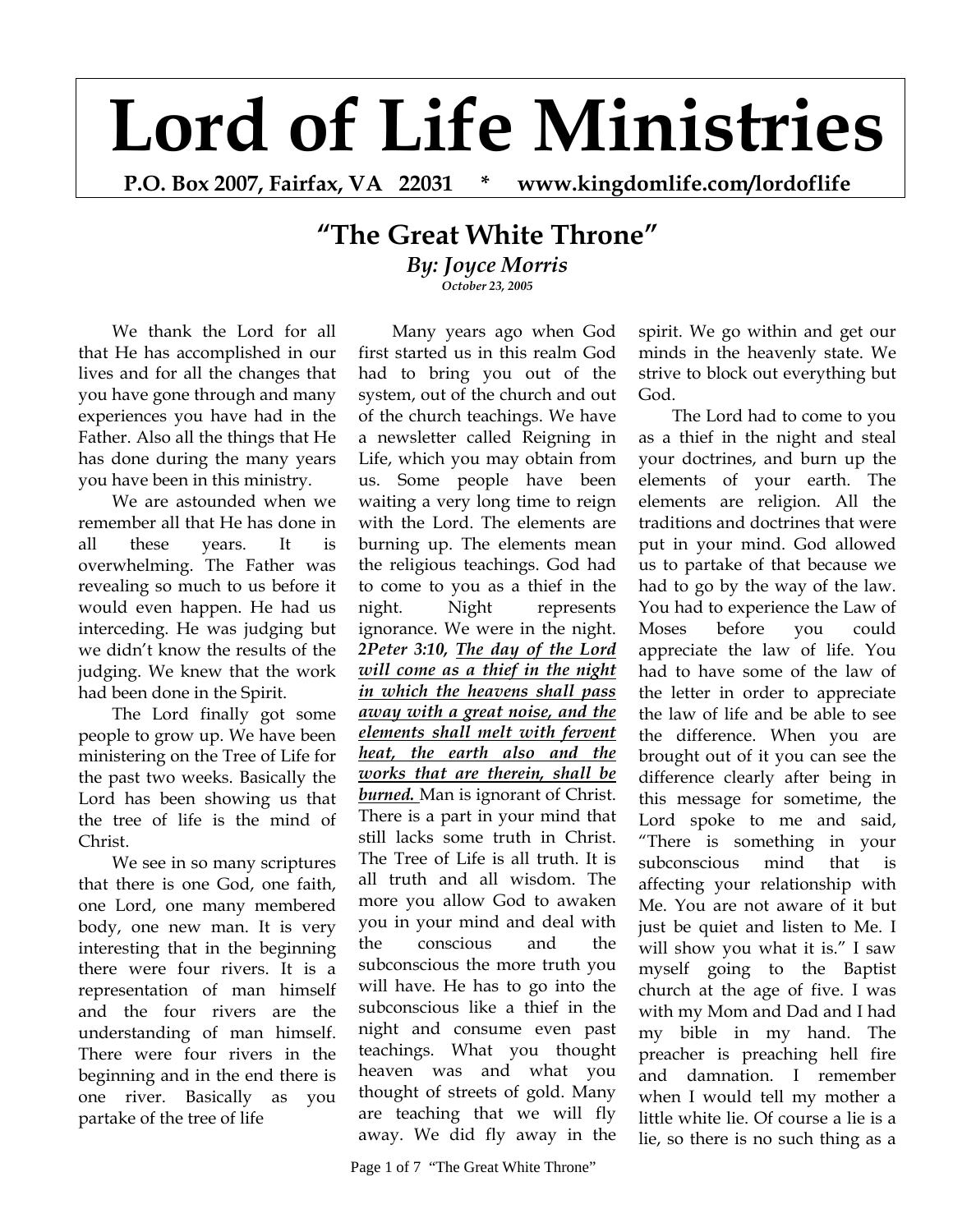little whit lie. I would do it because I didn't want to get hit with her hickory stick. She would even send me out to get my own hickory stick. To avoid a whipping I would tell a little white lie. Now you kids make sure you don't lie. It will catch up with you. Mine caught up with me. My brothers and I went fishing and we were sand bagging. You use a feed sack and you go in the creek and try to scoop up the fish. Then you put them in a jar. We didn't tell her what we were doing I had my Daddy's boots on and I could hardly walk in them. We were dipping and a snake passed right over my hands and into the water. I screamed, "snake" and my brother ran off and left me. I ran too, but left the boots in the creek. We sneaked in the back window and I changed my clothes so mom wouldn't know what we had been up to. I thought since she had a visitor, she wouldn't notice. I walked in the living room and I heard, "Joyce", where do you think you are going? Those are not the clothes you had on this morning. How did you get in your bedroom? I had to tell her what happed and she made me go back in the creek to get the boots. I was scared to death.

God showed me that everything the Baptist minister had taught me was still in the subconscious of my mind. That is why when you go through some dark moments in your mind; it takes time for God to get your attention. He tries to tell you that He wants to come as a thief into your darkness, and consume that part that caused a dark moment in your mind. It keeps you from

walking in the understanding that he wants you to walk in.

When God said He wanted to deal with something in my subconscious, I was lying in my bed. He went into the subconscious of my mind and consumed that teaching that was instilled in my mind for all those years. No matter what you do you are always storing thoughts in your mind. The mind is like a computer. The Lord brought me to a place where He showed me not to read any books unless He chose them.

In *Phil 3:8*, it says, *Count all things but loss for the excellancy of the knowledge of Christ Jesus my Lord; for whom I have suffered the loss of all things, and do count them but dung, that I may win Christ.* It says count it all dung that you might win Christ. That you might gain more of my anointing and feed off of the tree of life. The Tree of Life is the book of life and it is within every human being. It is God Himself and God is all truth. Even in this book, the Bible, I don't go there until I first go within. I go within and I spend time with Him. He is the author and the finisher of our faith. He is also the author of this book, the Bible, inspired by the Holy Spirit. It was given to the men who had written it. You can go in the word without communing with Him, but I find it better for me if I commune with Him first. It just works better for me. Yet you can get in the scriptures and it can tear you apart without the leading of the Holy Spirit.

Whatever we do, we are doing it unto Him and through Him. So partaking of the tree of life is the most wonderful experience that we have daily in Christ. Of course, partaking of the tree of life will bring affliction, persecution and tribulation. How do you get more life? It is by death. More and more death to the soul. That is why God puts each individual soul through trials and tribulation. It is to work more death in the soul and more resurrection and life. God is trying to tell you that it is not a time to be inhibitors of the earth. This is not the hour for you and I to walk in the carnal mind.

In the book of Revelation, the angels are in the heavens. You are the angels of the Lord. The angels in the heavens are preaching the Kingdom of God and every time you get in the spirit you are preaching the gospel of the Kingdom of God to the four corners of the earth. His voice is being declared throughout the land. You have what is called the trumpet. This trumpet is being sounded in the earth. Every time we come together as a group and we go deep in the Spirit, you might think that nothing is happening gut the energy and power is the greatness of the Lord and of what He is doing and it is His thoughts. You are sitting here and you are eating off of the tree of life in Christ as you commune with Him.

I will never forget the night when He said, "Become one with the Book of Life". I said, God how do we do that? He said, "Recognize that I am in you and as you commune with Me you are one with Me." If you are one with Me, then you have become one with the Book of Life". As you become one with the Book of Life you will be sitting at the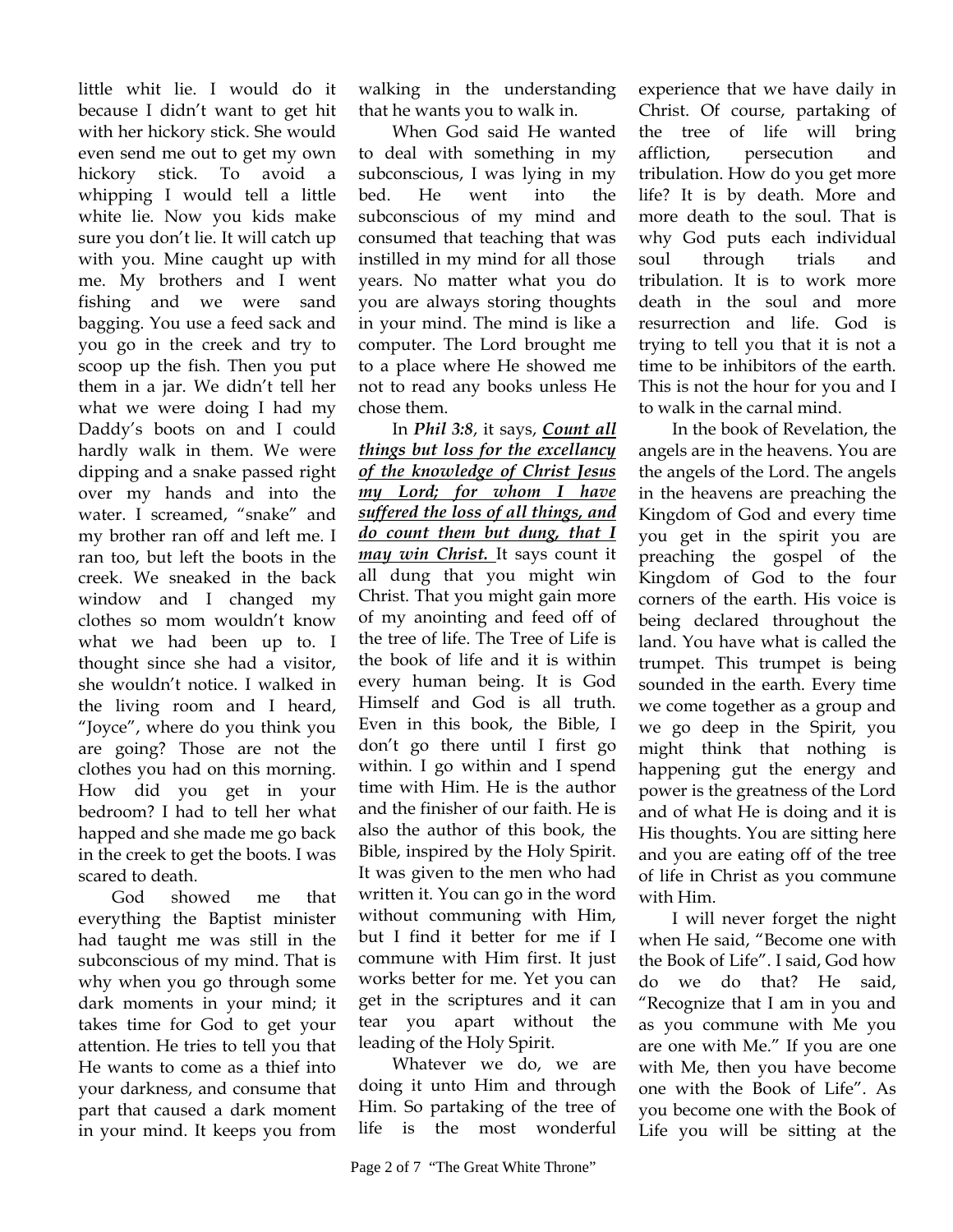Great White Throne of judgment. It is not something in the future but it is now. That is what we are doing when we come here. We are worshipping Him and adoring Him. We are one with Him and ruling and reigning with Christ through what He did, not what you did.

It is your inheritance to be able to come to the Holy of Holies boldly. It is the very throne of God because of what Christ did. The very least can come because of the blood of the Lord Jesus Christ. When we come together we have got to lose sight of any problems we might have. You just get it off your mind. If you do that, the Tree of Life will swallow up those thoughts. God will take care of whatever is troubling you, in His time and His way. You just lose sight of it. As you do, you become like disciples where you are willing to lay down your life for the brethren. The brethren are the world. God so loved the world that He gave His only begotten son.

I can tell when some of you get a little restless. Yet I wait on the Lord to tell me when to end the meeting. I appreciate your patience. Just understand that God is using you and understand the importance of this place in Him that He has you in. You are sitting at the Great White throne of God and God is doing a great work. You have gotten in the mind of Christ. That pure river is the mind of Christ. In the pure river you are not under the sun and the moonlight. You are not under that natural light. You came out of that natural light when you were filled with the Holy Ghost. There are three lights, the natural that is the sun

and the moon, then the candlestick, which is the Pentecostal experience. The people under that light need the gifts in order to believe God. They have to have a prophecy. Some people say, "What happened?" "No more prophesy." You came into another realm. You came under a different light. In the Pentecostal realm you needed the candlestick. There is a prophecy now and then a word now and then to keep you going. You needed to speak in tongues in order to pray correctly. Now we are in the realm of the Holy of Holies. You are so caught up in Him that you lose sight of yourself. You are caught up in Him and He is caught up in what He is doing. He is rejoicing with such happiness and joy because He has finally gotten some people to grow up and more over to let Him do what He wants to do and He can let His thoughts flow out of us.

One would say, "Well Sister Joyce, I just don't feel like I am doing anything. I just don't feel that God is using me." When you talk like that, you are still going by feelings. You cannot go by feelings in this realm; if you did you would have quit long ago. This realm is strictly knowing. It is where faith has grown and matured into fruit. When faith grows it becomes a fruit of knowing. It is just that you have to trust Him. God has done so many things and He will let you know that He did it through the body.

The reason that He doesn't always let you see too much is because He wants to keep your pride in check. He doesn't want you to get the glory. Your ego and pride cannot be in this work that He is doing. This realm is all about Him. When you came out of the Pentecostal (candlestick) realm and went into the Holy of Holies. The Feast of the Tabernacles you went into praise and worship. We have people come here and say, "You have lost your praise and worship". They don't realize that we are worshiping Him all the time. They are used to the outward appearance realm.

We love then and accept them where they are. We were there and understand. If God says to worship outwardly we will do it. I am just here to go with the flow of the Spirit. I have told God just let us be in tune with you. You cannot put God in a box. When you come out of the Pentecostal realm you come under another light. That light that you come under is God's light. It is where you grow and mature and come into relationship with Him. You find that you do not need prophesy like you used to and you don't have to call Sister Joyce like you used to. You have been taught through Christ and we are just a vehicle to show you how to get hold of God yourself.

Sometimes the people that you have been teaching start to rebel. They think they know more than the teacher. Just like teenagers. The same is so with some sons. They start to lose respect for the ones who brought to where they are in God but they get too big in their mind.

The word says that you are to respect each other and respect the Christ in one another. Submit to the Christ in one another. You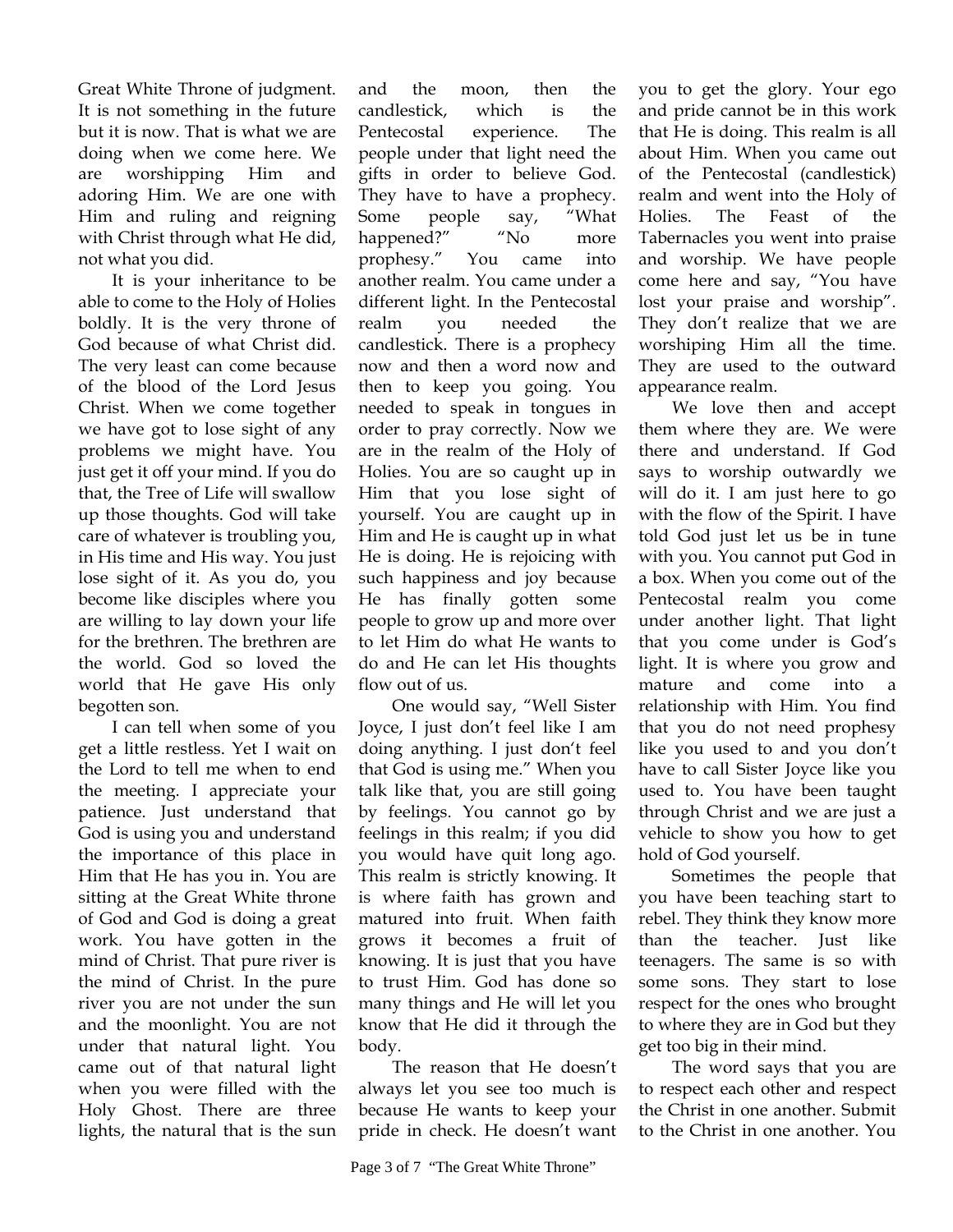may not agree with the leader but you still have to show respect. We need to understand God's order. As we go with His order we will be fruitful in the Kingdom of God. It is important to respect those whom God has assigned to watch over your souls.

Many ministries want to keep people under their thumb. They want to hold them in their church and they do it through fear. Christ is raising up Shepherds to teach you to grow up. The time is coming when you will need no man to teach you anymore. You are going to be sitting under a tree and it will be the Tree of Life. If you sit under the Tree of Life all the time, you will need no man to teach you. You don't need that carnal man. You don't need the carnality coming out of any man. The Tree of Life is in each one of us. I want to hear from your Tree of Life and not from your tree of knowledge of good and evil. If it is from the Tree of Life it will be coming out of the Spirit of God and it will quicken you. We are to feed off of the Tree of Life. God is trying to get us to sit under the Tree of Life. As we grow we are that one new man that God is creating. You came out of the church, out of the woman, out of the system. I went back a couple of times and checked it out and couldn't believe how much I had grown. The Lord said, "If I had gone back I would still be in the same place. There would be no change and I would not have grown.

The system has more to offer you, in the natural. The choir, music and the surroundings all entertain the soul. People have left this fellowship because there are no thrills here. Did Jesus have a choir, did He play basketball? I think He and the boys with Him were very serious. They had a position. That is why the Lord pulled you out of the system. He did it so that you could sit under a word that enables you to grow in Him.

The church is the woman and we love her. The sons are going to marry her. There is only going to be one shepherd. If you keep feeding off of the Tree of Life you become that one river, you become swallowed up. There is one new man, which is corporate but just one shepherd. The only one who is going to teach is Jesus Christ. He is going to be teaching through that one new man, The Corporate Man. He is going to be teaching the whole council of God and all of the truth to the church. They are going to have to hear it. A marriage is a union and when we marry her there is going to be a union. She is going to come forth with the glory of God. Just as the scriptures say. She will be nothing but God's glory. She is the house of the Lord. We had to come away from her and learn.

God will join us with her in His time. If we were to go back into the system we would lose sight of our calling. Whatever you eat is what you become. I am saying this to someone who is here. There is a mixture when you are going backwards. You are not aware of what is happening. You will be all right for a while, but it can sneak up on you. The little foxes spoil the vine.

When we get in the world it is the little things that get us off track and then we area not maturing in Christ. Some of you should be further along then you are. Hello!! Some of us dance around things. Later Lord!! Well later is up. Just look at what is happening in the world today. It is up. Now is the time.

Do you understand how important you are? Do you realize that truly, many are called but few are chosen. He chose you to be His son and He loves you even as much as He loved His own son. He loved you enough to set you apart. It is not easy to be set apart and to walk this walk. He didn't say it would be. Sometimes it gets lonely. Your friends are doing their own thing. I found myself saying, "Lord these people are doing whatever they want and you don't do anything to them. They are happy and I am going through hell. They are out there having fun. If I did that you would punish me. If I did that I would go through torment in my mind. God said, "It is your calling Joyce." He didn't judge them because they area not called to this life. He is not dealing with them. You have to go through the tribulation first. The church will eventually go through the tribulation and that is when they will need God's sons to marry her. Joseph was needed. He was a son that God was raising up at that time. He had to be in God's prison. He had to be totally set apart and separated form everybody else and be in the Kings prison. That is what God has done with you. He has set you apart. When you do not yield to the women, which is the soul, you are deeper in God's prison. The more you say no to the soul,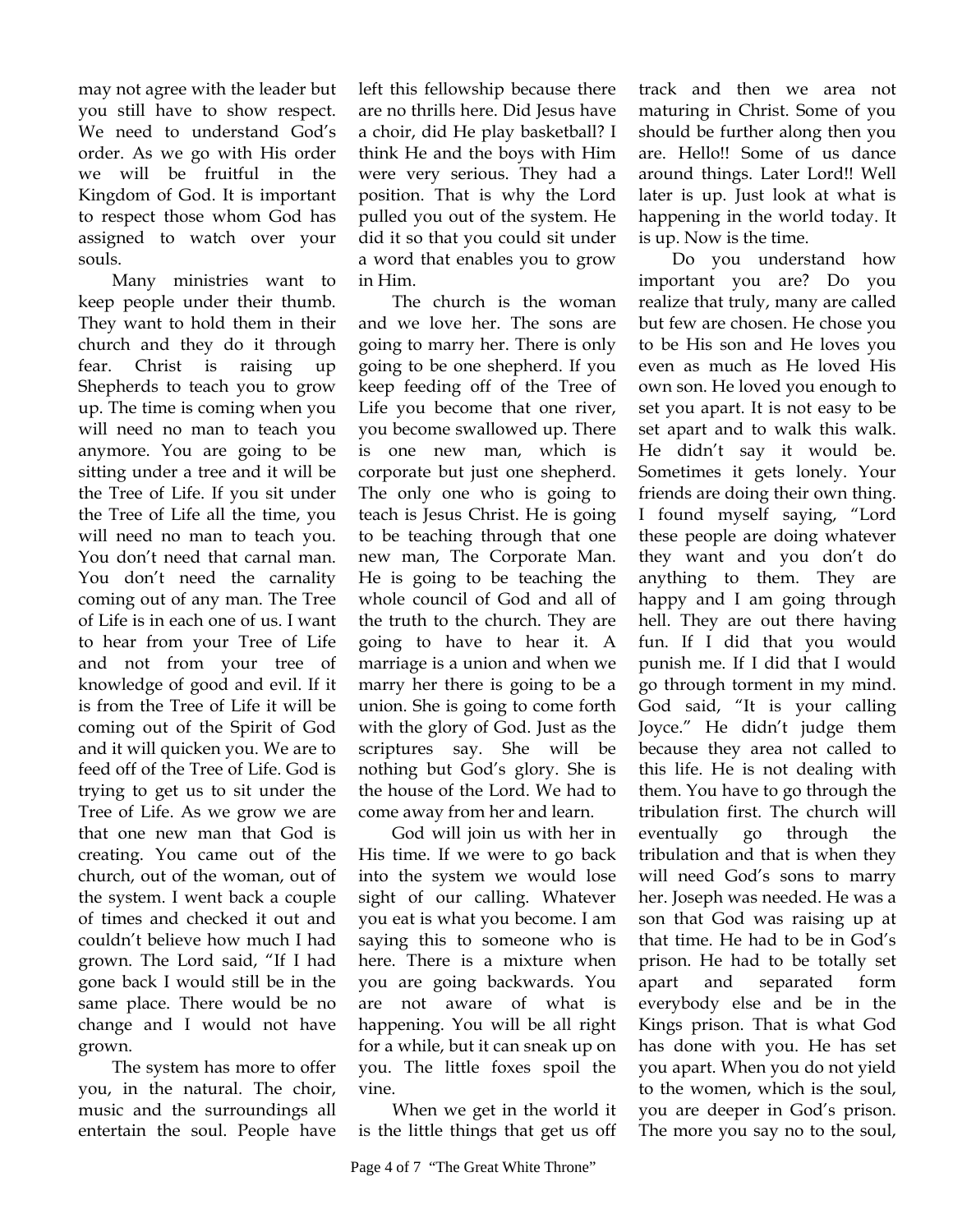the more you become a prisoner of God and you are shut in with Him. You cannot come out of the prison and be exposed to the world. You are already ruling and reigning with Christ but the world cannot see it. Who does see it? Those in the invisible realm. Every time we come together there are thousands who come to join us because God's fullness and His glory is already flowing from the very throne of God. He is not allowing it to happen in the natural yet. When it does happen the world is going to see it. *Revelation 1:7, Behold, he cometh with clouds; and every eye shall see him, and they also which pierced him: and all kindreds of the earth shall wail because of him. Even so, Amen*. That means that no one is going to miss it. We are busy releasing people on that side. This river has the river of life on both sides. *Isaiah 60:18 Violence shall no more be heard in thy land, wasting nor destruction within thy borders; but thou shalt call thy walls Salvation, and thy gates Praise*. This goes along with Rev 22. All of those 12 gates in Revelation have become gates of praise and walls of salvation and all of these are experiences that you have in God. Each one is a stepping-stone and the twelfth gate is where God totally and completely governs you, consumes you and swallows up your soul.

That is why the streets turn to gold and you begin to walk upon those streets. What does that mean? Your walk has totally changed into the nature of God. That is how simple it is. Your walk has changed into the entirety of God's nature and you

are walking on the streets of God and people are looking at the glory of the Lord because you are the reflection of the Christ. In Revelation 21:22, it says there is no more temple. That temple was measured to one man. That second man Adam after the Spirit that God has been working on and creating all along. The word ways, let us make man in our image and in our likeness and He has measured that man by the word and the spirit.

Do you see how simple it is? It is very simple. The church is going to be blown away when they find out what those streets are. They believe that when they fly away and go to heaven there will be streets of gold to walk on. They just don't understand.

In *Revelation 21:21, And the twelve gates were twelve pearls; every several gate was of one pearl: and the street of the city was pure gold, as it were transparent glass.* When your mind is completely transformed it is transparent. That is immortality. It is pure gold. It was transparent as glass. I have never seen gold transparent as glass. This gold is the nature of God. In *Revelation 21:22*, *I saw no temple therein; for the Lord God almighty and the Lamb are the temple of it.* They had no need of the sun neither the moon. They came out from underneath the natural light. *Revelation 21:23, And the city had no need of the sun, neither of the moon, to shine in it: for the glory of God did lighten it, and the Lamb is the light thereof. Revelation 21:24, And the nations of them which are saved shall walk in the light of it: and the kings of the earth do bring their glory and honour into*  it. Every individual that accepts Jesus Christ and every nation will

Page 5 of 7 "The Great White Throne"

have to walk in that light. That light is the truth. That is why He wants you to feed off of the tree of life because it is the only tree that has the pure truth. It is the tree that has no mixture. It is nothing but the mind of Christ. All nations will have to listen to the truth that God has been teaching you in the past many years. All nations. That is big. It hurts when you cannot share this but the opportunity is coming 21:24, *and the kings of the earth do bring their glory and honour into it. Revelation 21:25 And the gates of it shall not be shut at all by day: for there shall be no night there.* In this realm you cannot shut the gates. You cannot tell them they can't come at 3 o'clock in the morning. You would like to but if God wakes you up your gates are not supposed to be shut. They are supposed to be open. Because you are the gates of salvation. You are the door that is set in the heavens. Jesus Christ is the door. He, I am the way, I am the truth, I am the Life. He said, That no man can come to the Father except through Me. They cannot be thieves and try to get through the door in different ways. They have to come through the door. The door went to the cross and was crucified that He might become a door in the heavens. This door entered into many people.

When He is living in you and you are one with Him, the way, the truth, and the life and the door is in you. When God brings people to your open gates, the door is in the heavens because you are in the mind of Christ. That door is the entrance for them to come into the Kingdom of God.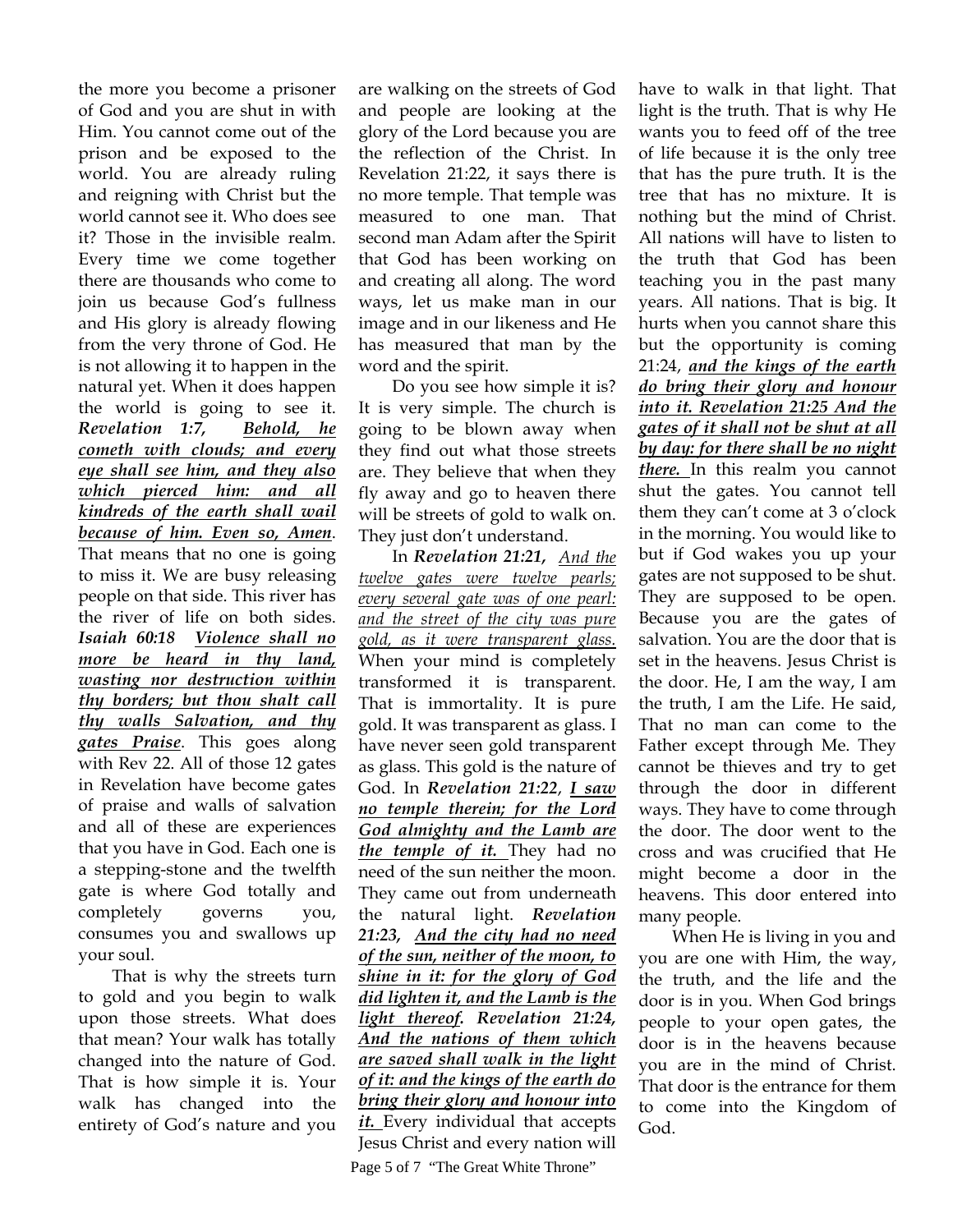The only way you can become like that door is for you to be cut down like that tree. Every door that you have is your house was a tree. Before you can go into someone's house you have to go through a door. *Revelation 20:11 And I saw a great white throne, and him that sat on it, from whose face the earth and the heaven fled away; and there was found no place for them.*

 If you sit with Him long enough your carnal mind will fly away. It cannot stand in the presence of God. Your belief of what heaven was, will go in the other direction. It will be consumed. The word says, The great white, which means pure and light, it is the mind of Christ. Again; *Revelation 20:11 And I saw a great white throne, and him that sat on it, from whose face the earth and the heaven fled away; and there was found no place for them.* It is because in the Holy of Holies and in the mind of Christ there is no place for the carnal mind. *Revelation 20:12 And I saw the dead, small and great, stand before God; and the books were opened: and another book was opened, which is the book of life: and the dead were judged out of those things which were written in the books, according to their works.*

When the Lord started us out in this realm many years ago, He said, "Become one with the book of life as you worship Him. He wanted us to understand that as we worshiped Him and became one with Him, the power and energy of Christ increased so much that it brought about unity. There is more power and energy when each person gets their mind totally on the Lord and we

worship Him. There is more anointing and power flowing from the group. *Psalms 133:1, Behold, how good and how pleasant it is for brethren to dwell together in unity*! If some minds are on other things, it is like letting air out of a tire. I even notice that when one of us has to be away and not make the meeting, we feel that the power has lessened. We miss that member of the body.

We appreciate each one of you. You are Kings and Priest in the earth and you are ruling and reigning now and you are God's government in the earth today.

We had a vision of some books in a library and they were all dusty and dirty. I asked God what He was trying to show me. He then showed me the book of life that was flowing out of each one of us all those old books started coming off the shelves and they became people. These are the people who have been waiting and each person has a book. Each person's book is their life and every experience that they had is in the book. All their pain, guilt, unforgiveness and misunderstandings. All of a sudden all these books stood before the Great White Throne of judgment and the book of life. They didn't stand before the King James Bible. They stood before God Himself. The book of life that was in each individual and God stood before the books and began to read their lives. The books were opened. He began to read their minds and their hearts. When God comes to you He opens up your mind and your heart and reveals things to you, about yourself. He tells you the truth and it brings love and life

and liberty and freedom. Notice, the books were opened and another book was opened which is the book of life. This is what happens at every one of our meetings. *Revelation 20:12*, *I saw the dead, small and great, stand before God, and the books were opened, and another book was opened, which is the book of life, and the dead were judged out of those things which were written in the books according to their works*. 13, *The sea gave up the dead, which were in it.* The sea is humanity. The word says, *the time will come that the voice of the lord will be heard in the grave. John 5:28, Marvel not at this, for the hour is coming, in which all that are in the graves shall hear His voice.* People would come out of their graves. When you get in the spirit you are worshipping Him and they are hearing His voice. When you feel weights it is their minds, their torment, their guilt. *The sea gave up the dead that were in it and death and hell delivered up the dead*. It was those that did not come into and did not make Jesus Christ Lord of their life and died and went on the other side. They all have to come again before the Great White Throne and be judged. Then they are ready to bow down to the lordship and the control of the Lord Jesus Christ. It took death and hell to bring them there. The death and hell is to bring every man to God. You came to God through hell and torment. We don't yield to Him until we have gone through some suffering, trials and tribulations. *Revelation 20:13-15, And the sea gave up the dead which were in it and death and hell delivered up the dead which were in them and they were*